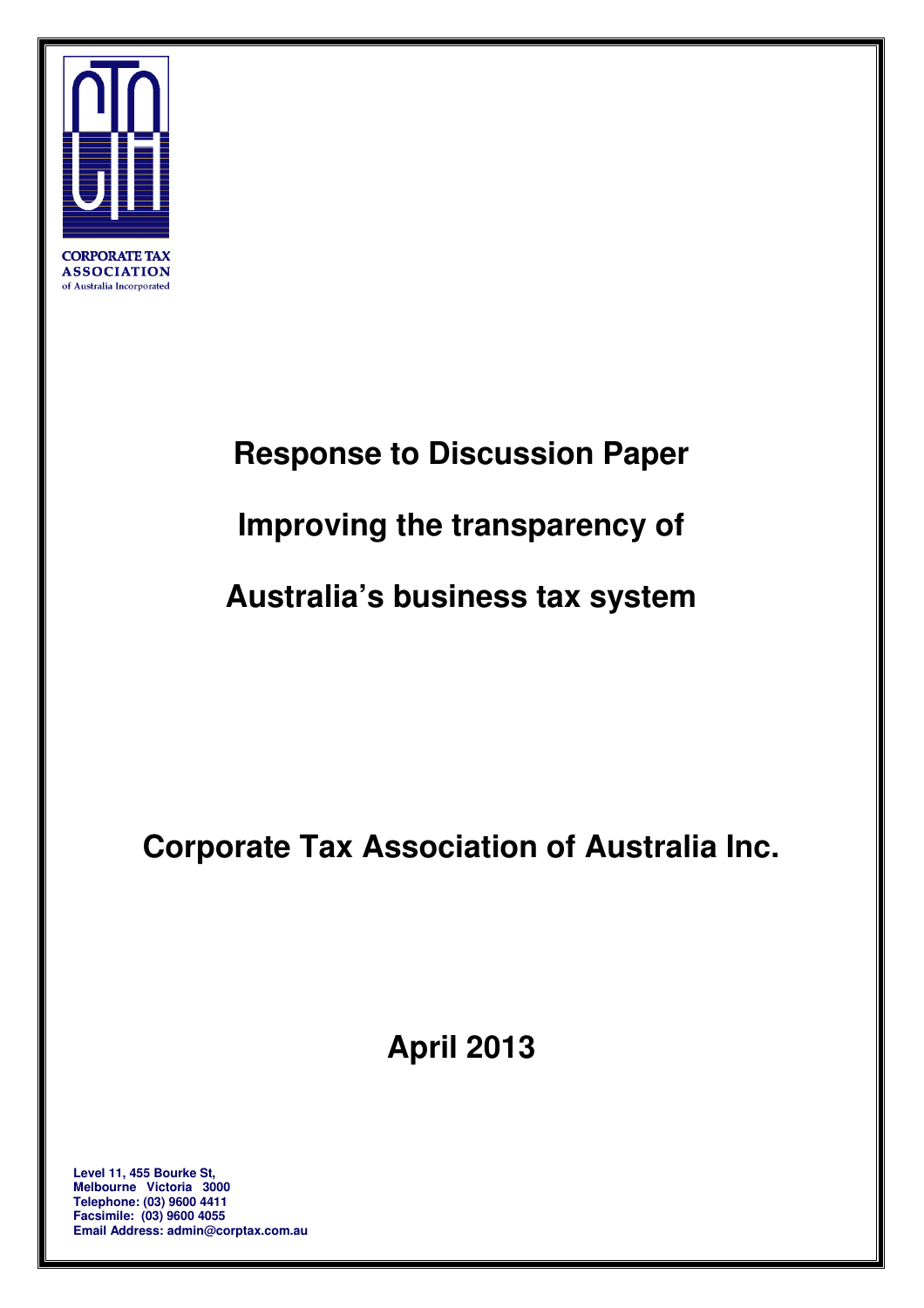

24 April 2013

 Mr Gerry Antioch General Manager Tax System Division The Treasury Langton Crescent PARKES ACT 2600

Via e-mail: taxtransparency@treasury.gov.au

## **Response to Discussion Paper Improving the transparency of Australia's business tax system**

 The Corporate Tax Association (CTA) welcomes this opportunity to comment on Treasury's recent Discussion Paper (DP) about transparency.

 The CTA is supportive of the notion of having a high level of transparency around the tax performance of large companies. Indeed, many large companies already publish quite detailed tax information and most large companies operating in Australia are justifiably proud of the contribution they make to the broader community as measured by their tax performance.

 However, we are concerned that the tax data the Commissioner of Taxation would be required to publish annually will be incomplete and potentially misleading, leaving it open to either deliberate or inadvertent misinterpretation. We do not believe that the proposal will enable the community to draw informed conclusions about whether or not any particular company is paying its "fair share" of tax, whatever that means. This is likely to run counter to one of the intended outcomes of the proposal, which is to avoid undermining community confidence in the integrity of Australia's tax system or reducing the level of voluntary compliance<sup>i</sup>.

 While the proposal to require the ATO to publish certain information from its taxpayer records would not directly impose additional compliance costs on business, the practical outcome is that most large companies would need to give serious consideration to avoiding misunderstandings or mischief by publishing more detailed narrative information about their tax performance that users would at least be able to make some sense of. Accordingly, claims that this proposal would not add to business compliance costs are not accurate.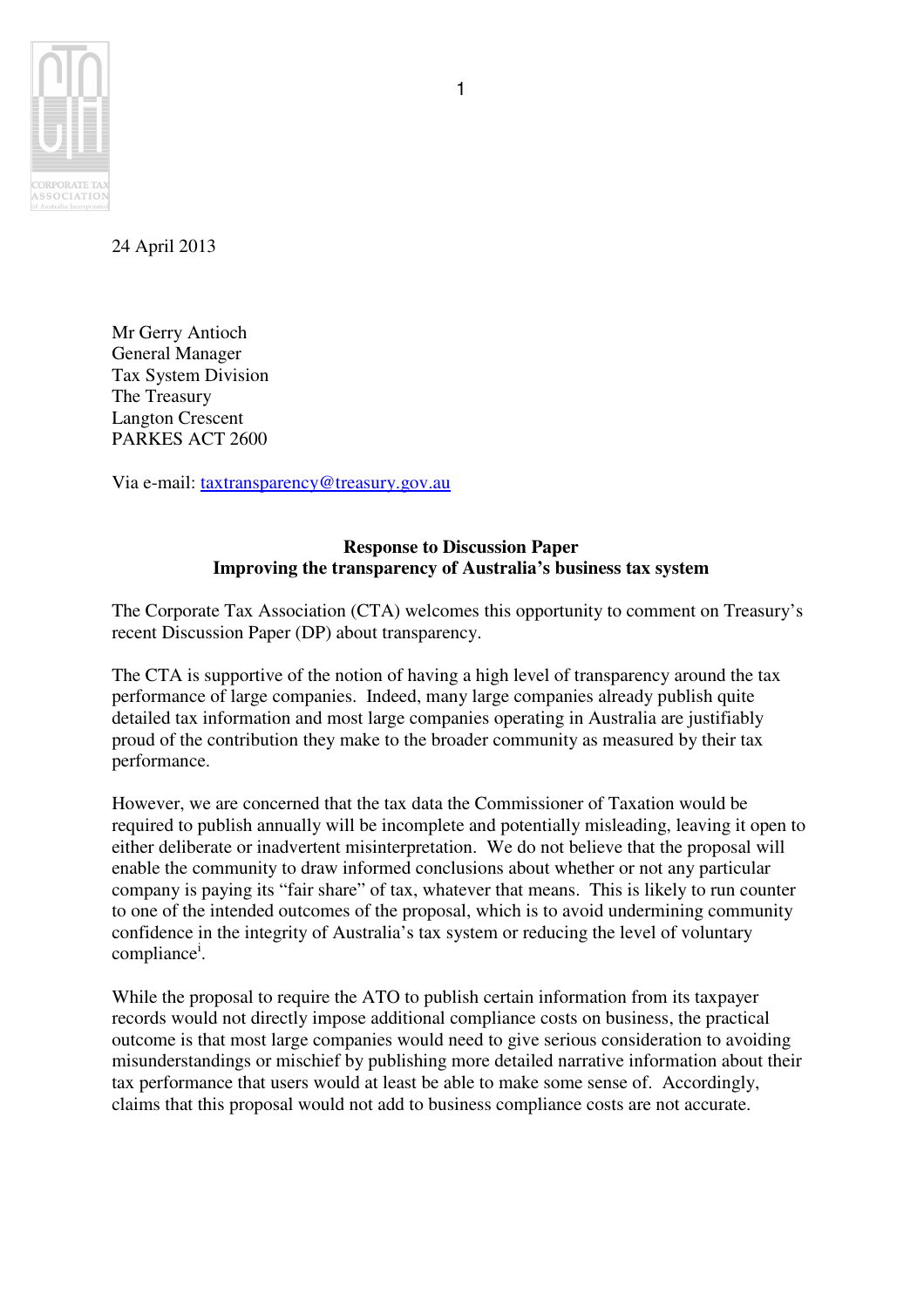

 We have no particular issues with the second and third proposals raised in the DP, relating to publishing aggregate tax collection data and sharing information with other agencies for the purposes of administering the *Foreign Acquisitions and Takeovers Act 1975.* 

#### *The data proposed to be published are likely to be misleading*

 If any data is required to be published, we would prefer to minimise the scope for misunderstandings by disclosing the net income tax payable and not total income. Total income bears little or no relationship to taxable income, given that different businesses typically have quite different gross profit margins and levels of taxed foreign income. In our view, it would be unhelpful to have financial journalists or others make a 'story' out of the fact that a particular company may have paid only a certain percentage of their total income in tax if they operate on a very narrow gross margin or where much of their profits are sourced in comparably taxed countries and they comply with Australia's transfer pricing rules.

 Listed companies publish plenty of audited information explaining the relationship between their total income and their net profit, and unlisted reporting entities are required to make ASIC filings that do likewise. Information about gross income and its relationship to net profit is readily available to anyone who cares to look for it. Even Denmark, which we believe is the only other country which has gone down this path, does not disclose information about total income – presumably because they recognise its limitations and the potential it has to create misunderstandings.

 We would have expected the DP to look at publishing information about reported net income before tax, which in our view would be more meaningful than total income. Even if the total income part of the disclosure proposal is abandoned, as it should be, users of the information published under this proposal will in most cases still not be able to work out the actual tax performance of affected companies without some kind of voluntary disclosure of additional contextual information by those companies.

 Even sophisticated users would be hard-pressed to draw any meaningful conclusions about a company's tax performance without having access to detailed information about complex tax issues such as:

- • timing differences (for example, relating to perfectly legitimate things like differences between accounting and tax depreciation);
- the receipt of taxed foreign dividend income which is exempt in Australia, but which is included in total income;
- prior year losses incurred during the GFC being offset against taxable income but which are not reflected in total income or net profit for the current year;
- the receipt of franked dividends;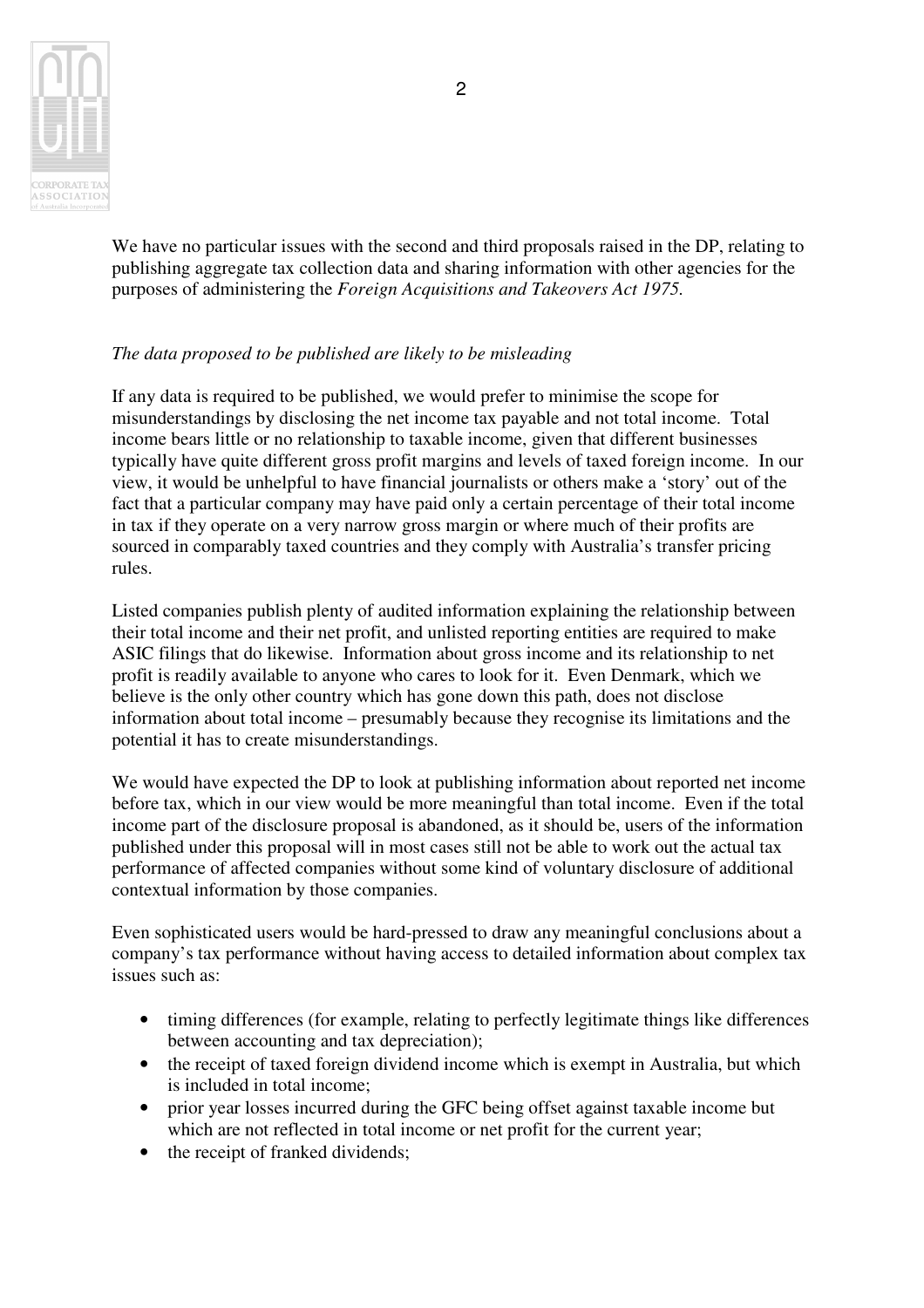

- • differences between the tax and accounting characterisation of some financial instruments;
- permanent tax system design features such as R&D offsets; and
- concessionally taxed off-shore banking units;

 In some cases this lack of contextual information could lead to companies having their reputations unfairly tarnished. Unfortunately, there are recent international examples where social justice groups have unfairly targeted large companies on the basis of their alleged poor tax performance when the facts do not support their position. There is a real risk that the same sorts of outcomes will occur in Australia under the proposed new rules.

 Through its active compliance activities the ATO has access to a great deal of information about the tax performance of large companies. Over the years it has developed a deep understanding of most large businesses and it uses this knowledge to apply a risk based and mostly co-operative approach to its compliance work. It is not difficult to imagine a situation where a large corporate group is rightly regarded as being low risk by the ATO, but is nevertheless being targeted by activists as a tax avoider because of unfounded assumptions and misunderstandings arising from the publication of tax data under this proposal.

 Such misunderstandings may in some cases be rectified where affected companies choose to voluntarily publish more detailed information, but there is no guarantee this will always preserve a company's reputation. A company wishing to explain its tax performance in a more meaningful way would most likely start with its audited pre-tax profits adjusted to get to the tax consolidated group position. They might then explain the main differences between net pre-tax profits and taxable income, and finally explain what rebates, credits or tax off-sets have been applied against the *prima facie* tax on their taxable income. Some companies may also choose to report on other taxes they pay, such as GST, payroll tax, excise and interest or royalty withholding taxes.

#### *What are the benefits of this proposal?*

 In trying to judge the merits of the disclosure proposals we have sought to determine the outcomes the government is seeking to achieve. From what can be gleaned from various public statements made by Assistant Treasurer Bradbury, the drive towards greater transparency stems mainly from local and international concerns around base erosion and profit shifting (BEPS). And in spite of claims to the contrary<sup>ii</sup>, the proposal does seem to include at least an element of "naming and shaming". The Assistant Treasurer's media release of 4 February 2013 said, in part:

 "Improving the transparency of Australia's business tax system will encourage enterprises to pay their fair share of tax and discourage aggressive tax minimisation practices."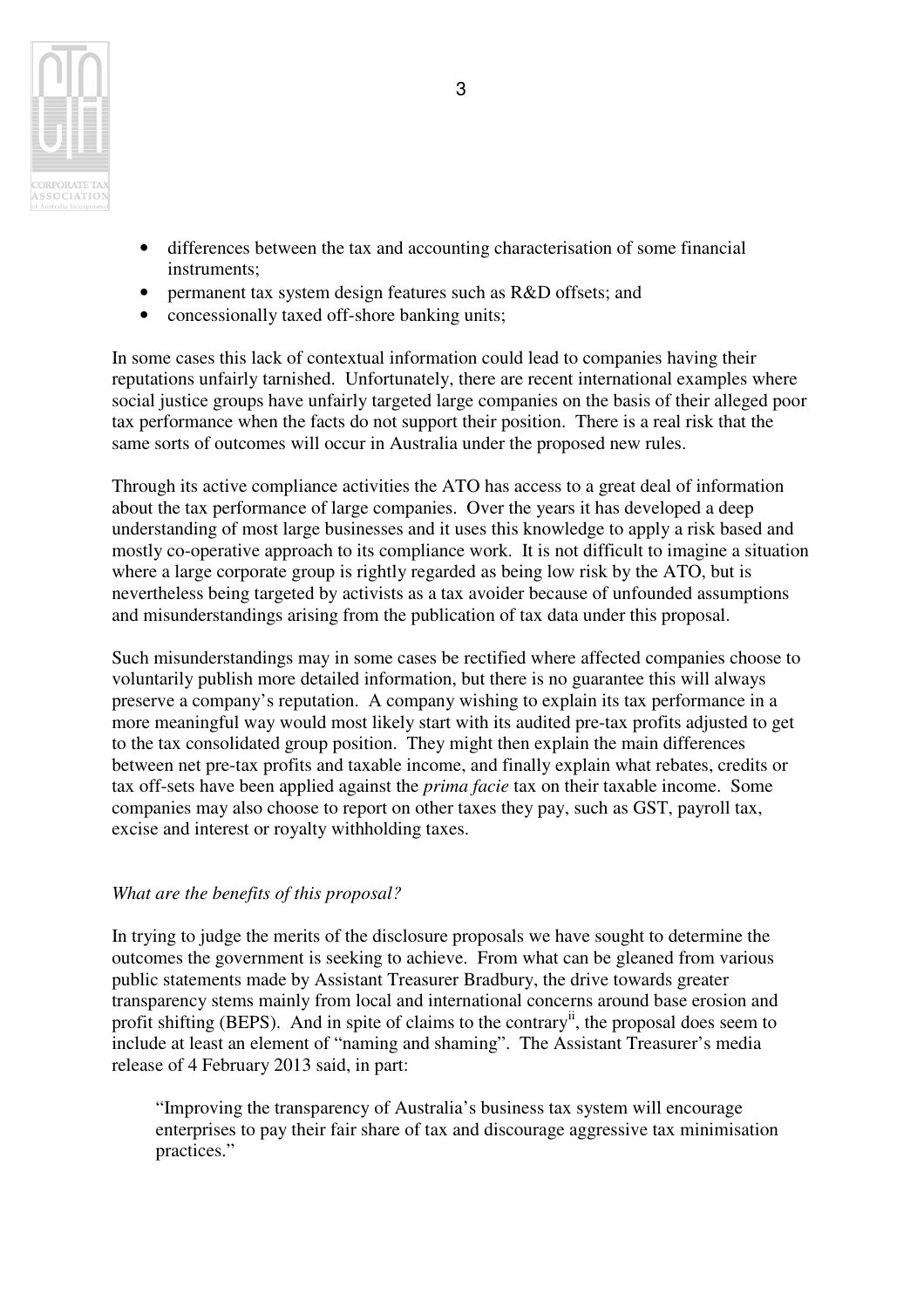

 In his foreword to the DP the Assistant Treasurer also sought to counter arguments against these proposals by questioning why anyone would argue against "describing what those taxpayers have been and are doing" or "opposing measures that would increase the transparency of the tax affairs of large and multinational enterprises."

 BEPS is certainly a topical issue around the world, with both the OECD and the G20 being very active, while in Australia the government has convened the Specialist Reference Group (SRG) to advise Treasury about ways of addressing tax minimisation by multi-national enterprises (MNEs). The CTA supports this process and considers that further work is required to determine the nature and extent of any material threats to Australia's tax base posed by the sorts of practices that have been creating concerns. Australia needs to engage in global efforts to combat any BEPS problems that are identified, but we need to be part of a multilateral effort and take care to ensure that any steps taken do not have an adverse impact on own tax base.

 It is far from clear in what way the current proposal will make any meaningful contribution to this process.

 We have also heard that the government may believe that it needs to have a better understanding of how individual companies might be affected by tax policy decisions that might be under consideration from time to time. If so, we would have thought the opposite was actually true. From a governance perspective it would in our view be preferable for ministers to take a macro approach and focus on the broader corporate sector when making tax policy decisions. Individual interactions on tax matters have always been a matter for the ATO and in our view things should remain that way. Indeed, we regard it as regrettable that the Assistant Treasurer in recent speeches has sought to cast the tax performance of particular companies in an unfavourable light.

 *Will the proposed disclosure scheme successfully target suspected tax minimisers by exposing their nefarious activities?* 

 While the notion of greater transparency has some intuitive appeal, we have serious reservations about the likely effectiveness of this proposal in achieving its apparent objectives.

 Take, for example, an Australian-based MNE that shifts its tax base and profits to a low-tax jurisdiction by relocating intangibles there. The problem with the proposed disclosure regime is that the steps taken by this company will shift its commercial profits to the low-tax jurisdiction along with its taxable income. When the company's Australian tax performance is disclosed it is not likely to have a low effective tax rate, as the effective tax rate will itself reflect whatever BEPS activities the company has engaged in.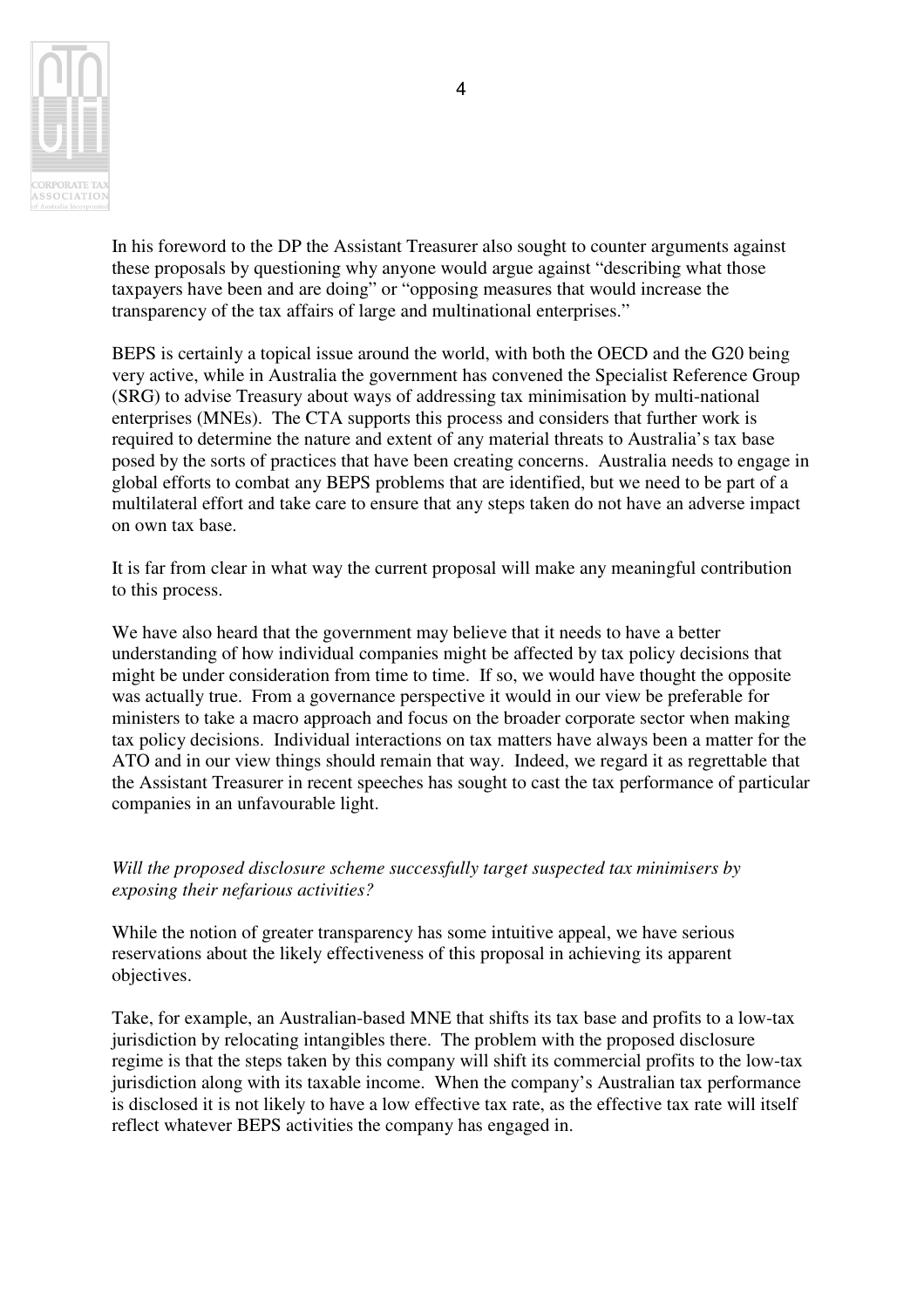

 The right approach in relation to such a company would be for the ATO to apply the existing transfer pricing and general anti-avoidance rules, which incidentally are both in the final stages of being strengthened (in ways that many commentators believe is excessive and unwarranted).

 Another example that has attracted some attention recently is that of a foreign-based company that sells advertising services to Australian residents through the internet. While it may be true that the existing international tax rules sometimes struggle with the tax treatment of e-commerce, the consensus among tax experts is that (depending on the facts) those sales would in most cases represent imports into Australia and any net income they generate is not Australia's to tax under the well recognised rules around residency and source. Where those companies do have a permanent presence in Australia they will be liable to tax here according to those same rules.

 The CTA has no problems with the tax rules around e-commerce being reviewed on a multi- lateral basis, and this may well happen in the near future. But it would be a mistake to think that the proposed disclosure rules will flush out any of these non-resident entities. Indeed, we understand that when the ATO recently sought to obtain sales and other information from certain MNEs that make sales to Australian residents without having a permanent presence here, a number of those entities declined to provide the information requested<sup>iii</sup>.

### *Public disclosures are not high on the OECD "to do" list*

 The OECD's recent report *Addressing Base Erosion and Profit Shifting* put forward a number of areas that countries can usefully address now to help address the BEPS problem. Those areas were:

- cross-border arbitrage on entity and instrument characterisation mismatches;
- the application of treaty concepts to profits derived from the delivery of digital goods and services;
- related party debt financing and captive insurance;
- • transfer pricing generally and in relation to intangibles in particular;
- the effectiveness of general anti-avoidance rules, the attribution rules, the thin capitalisation rules and rules preventing treaty abuse; and
- harmful tax preferential regimes.

 Publically reporting the tax performance of large companies was not even one of the top six areas the OECD thought member countries should focus on. If the government believes this is such a good idea it should take it to the OECD or the G20 and argue the case for having it implemented on a multi-lateral basis. That way we would at least end up with a reporting regime that is consistent across jurisdictions and which would facilitate the making of meaningful comparisons.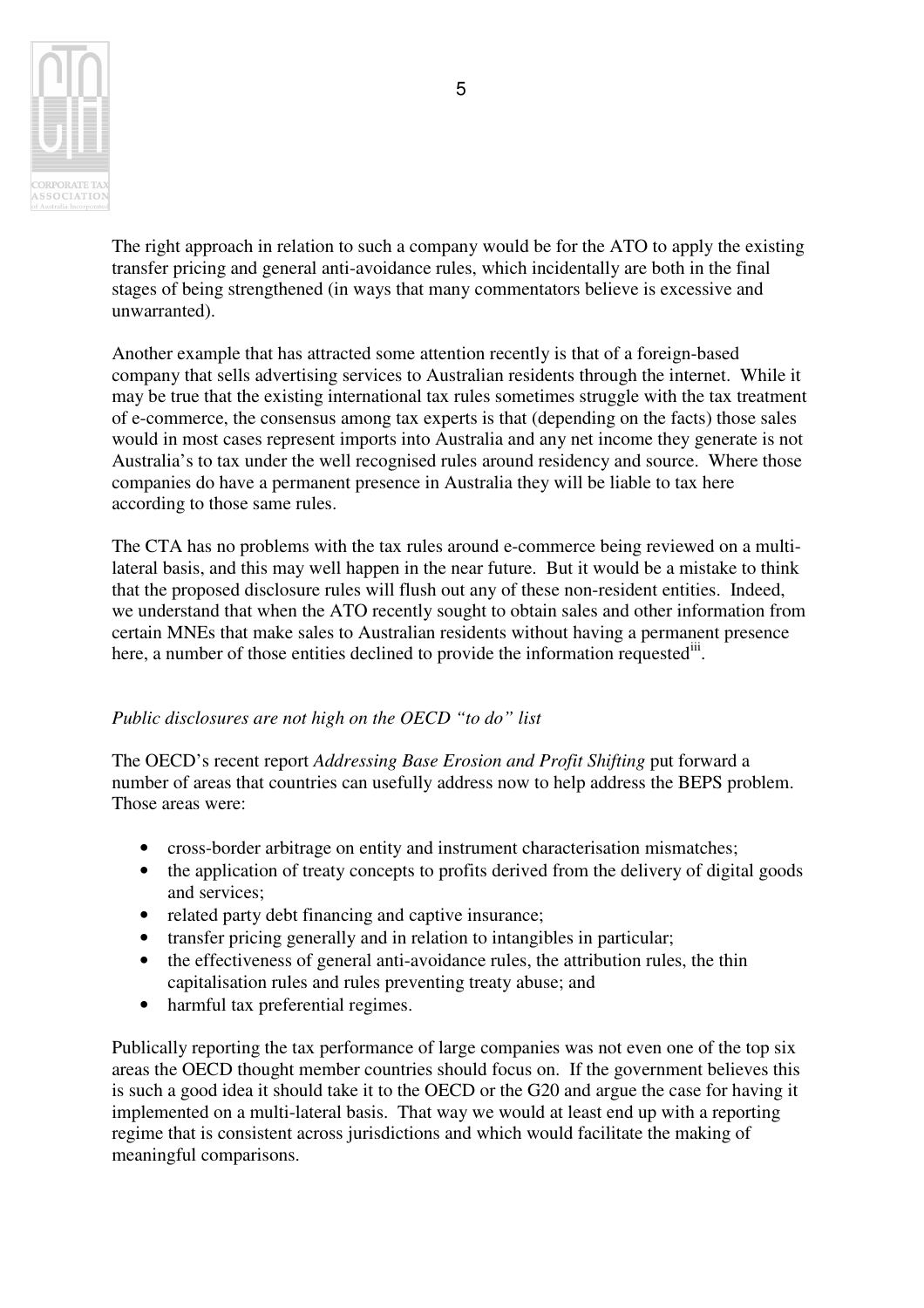

 *Rather than be a first (or second) mover, Australia should be cautious and be part of a multilateral approach* 

 Rather than leading what could be a very small pack, Australia should adopt a wait and see approach on public disclosures, as it is doing in relation to the Extractive Industries Transparency Initiative. While the suggested disclosure policy may have some superficial popular appeal and any reputational damage caused by its adoption can probably be mitigated through voluntary additional disclosures in most cases, it is unlikely to promote an informed public discourse about the tax performance of large companies. Nor will it flush out foreign based MNEs that are not paying their "fair share" of tax in Australia. Enforcing our existing tax rules will.

 Attached as an appendix are some issues of detail, which we consider should be addressed in the event that some sort of disclosure regime is imposed. That should not be taken as indicating that the CTA in any way supports this proposal. Public disclosure of confidential tax information in the manner put forward in the DP is a bad policy idea that does not stand up to any robust analysis and should not proceed.

Yours Sincerely,

 (Frank Drenth)  *Executive Director*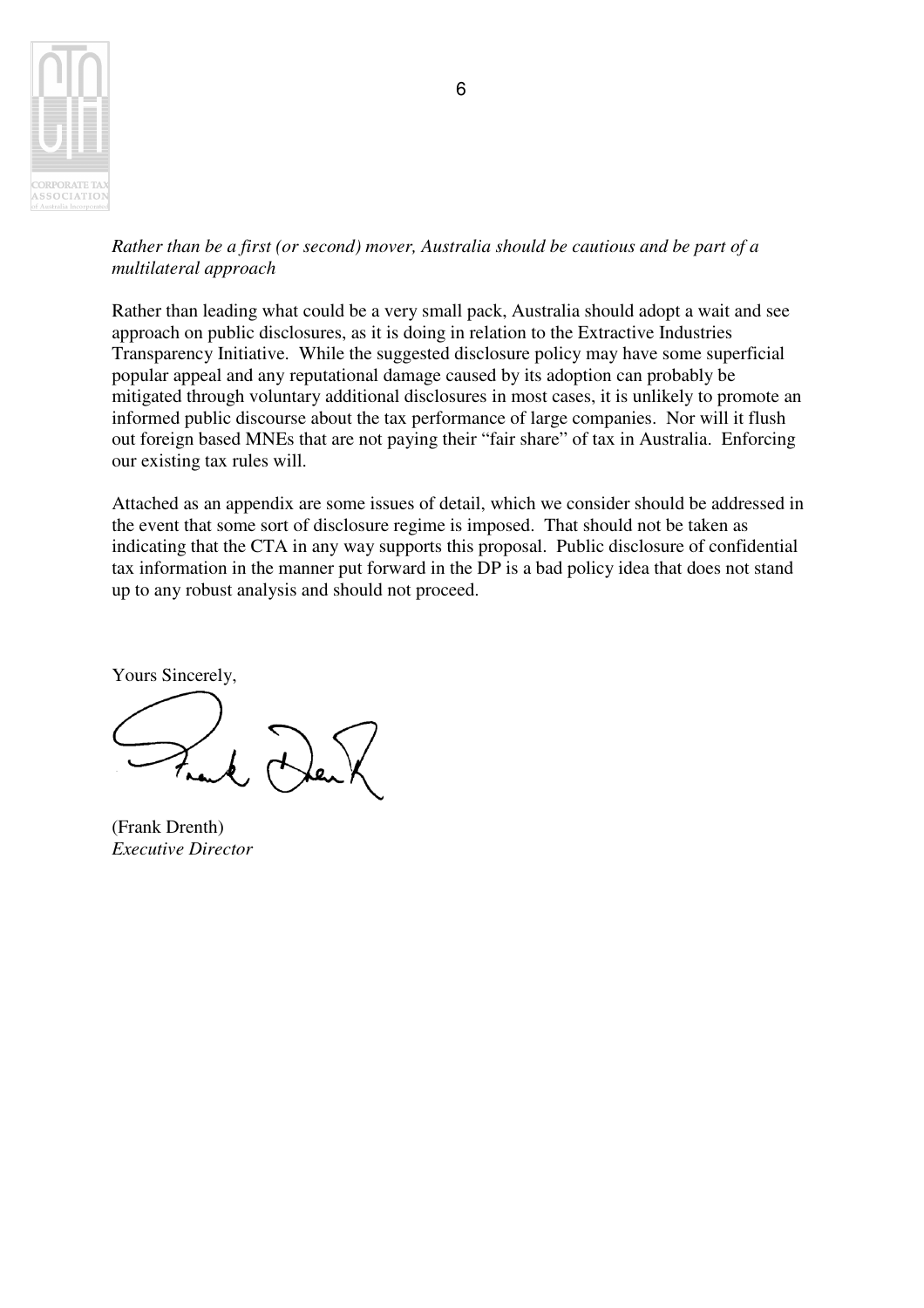

## **APPENDIX**

- The \$100 million turn-over threshold is very low and will impose significant compliance costs on smaller entities as they take steps to better explain their tax performance and pre-empt misunderstandings and confusion that will inevitably arise from the publication of the bare tax numbers as proposed in the DP. If the threshold is to be based on total income, it should in our view be raised to \$1 billion.
- The position of companies with substituted accounting periods should be clarified. The DP states that the proposal will apply to "the 2013-14 and later income years". That would mean a 31 December early balancing company, whose year ending 31 December 2013 is in lieu of the 'normal' tax year ending 30 June 2014, is already subject to the new regime. For SAP companies the new rules should apply for their first year of income that commences after 1 July 2013, which for a December early balancer would be the year ending 31 December 2014.
- The treatment of related MEC groups needs to be clarified so that it is clear the ATO disclosure will cover the same entities as any voluntary disclosures made by the group. Trusts can be subsidiary members of consolidated groups, while this proposal only applies to companies. The preferred approach would probably be to regard the entire consolidated group, including trusts, as the relevant entity for disclosure purposes. Also, in making any additional voluntary disclosures, MEC groups will most likely eliminate related party transactions within the consolidated MEC group. It is not clear how this would align with the proposed statutory reporting by the Commissioner.
- In order to enable companies to make their voluntary disclosures at the right time, they will need to know in advance when the Commissioner proposes to publish the information about their tax affairs. This could be achieved by way of a statutory requirement for the information to be published by a certain date each year, by the Commissioner notifying affected companies, or by way of a public notification.
- • To help avoid reporting errors and to assist companies wishing to publish additional information about their tax performance on a voluntary basis, the Commissioner should give companies some advance notice of the tax information it intends to publish about them.
- Where errors are made in publication, there will need to be a mechanism for taxpayers to have any erroneous information corrected by the ATO.